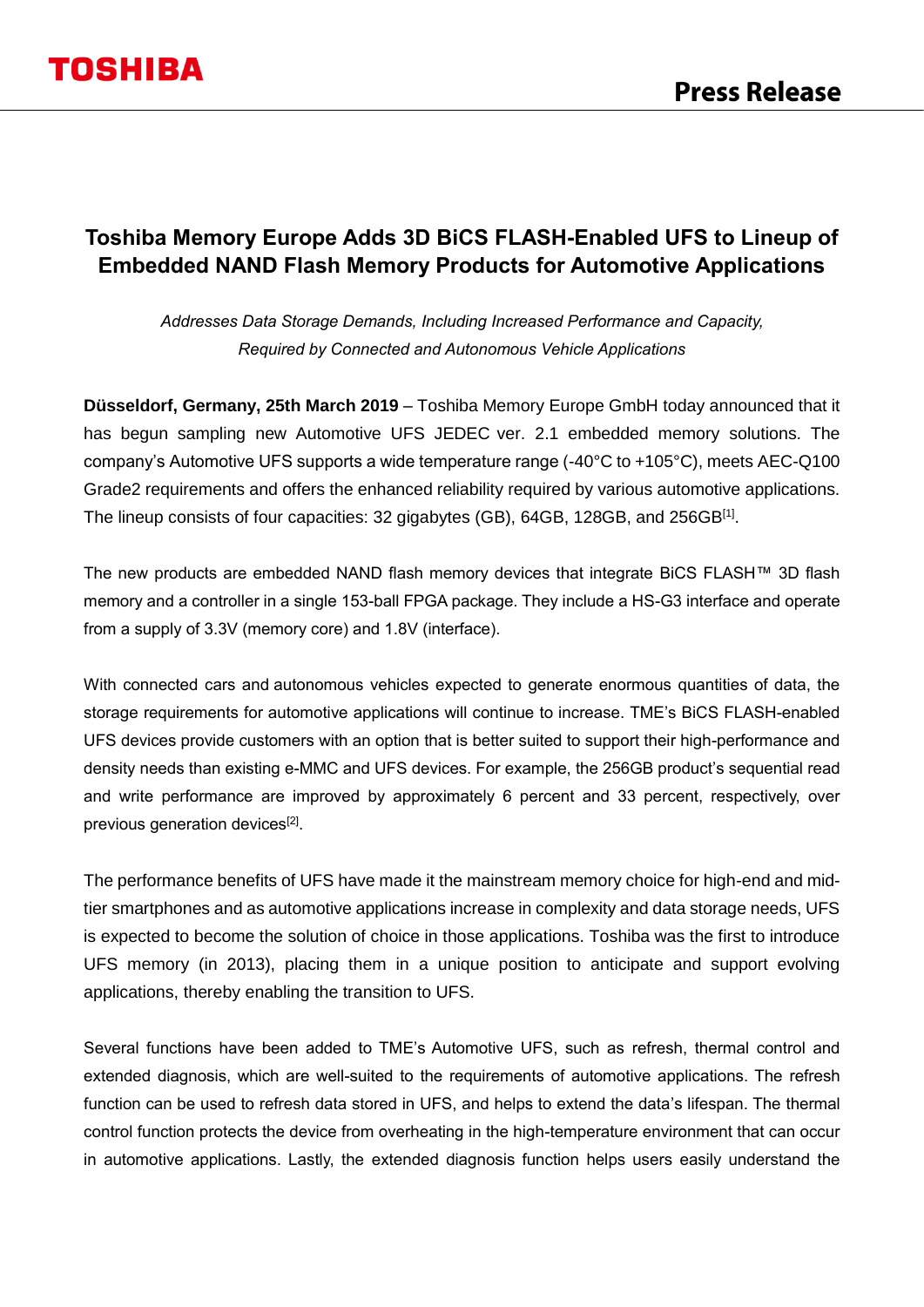# **TOSHIBA**

device's status.

Technology advances in automotive information and entertainment systems, Advanced Driving Assistant Systems (ADAS) and autonomous driving will continue to push the storage demands in automotive applications ever higher. As these demands continue to grow, TMA will retain a leadership position in the market by reinforcing its lineup of high-performance, high-capacity memory solutions targeting the sector.

The 64GB, 128GB and 256GB versions are sampling now and the 32GB version will follow before June 2019.

#### ###

#### **Notes:**

[1] Product density is identified based on the density of memory chip(s) within the Product, not the amount of memory capacity available for data storage by the end user. Consumer-usable capacity will be less due to overhead data areas, formatting, bad blocks, and other constraints, and may also vary based on the host device and application. For details, please refer to applicable product specifications. The definition of 1GB = 230 bytes = 1,073,741,824 bytes.

[2] Toshiba Memory Corporation's previous generation 128GB device (THGAF9T0L8LBAB8)

\* Company names, product names, and service names mentioned herein may be trademarks of their respective companies.

#### **About Toshiba Memory Europe GmbH**

We, Toshiba Memory Europe GmbH, are European business of Toshiba Memory Corporation. Our company offers a broad product line of flash memory products, including SD Cards, USB flash drives, and embedded memory components, in addition to solid state drives (SSD). Our company maintains offices in Germany, France, Spain, Sweden and the United Kingdom. President is Masaru Takeuchi.

For more information on the full range of our memory and SSD products please visit: [https://business.toshiba-memory.com/;](https://business.toshiba-memory.com/) [www.toshiba-memory.com](http://www.toshiba-memory.com/)

#### **Contact details for publication:**

Toshiba Memory Europe GmbH, Hansaallee 181, 40549 Düsseldorf, Germany Tel: +49 (0)211 5296-0 Fax: +49 (0) 211 5296 79197 E-mail: [support@toshiba-memory.com](mailto:support@toshiba-memory.com)